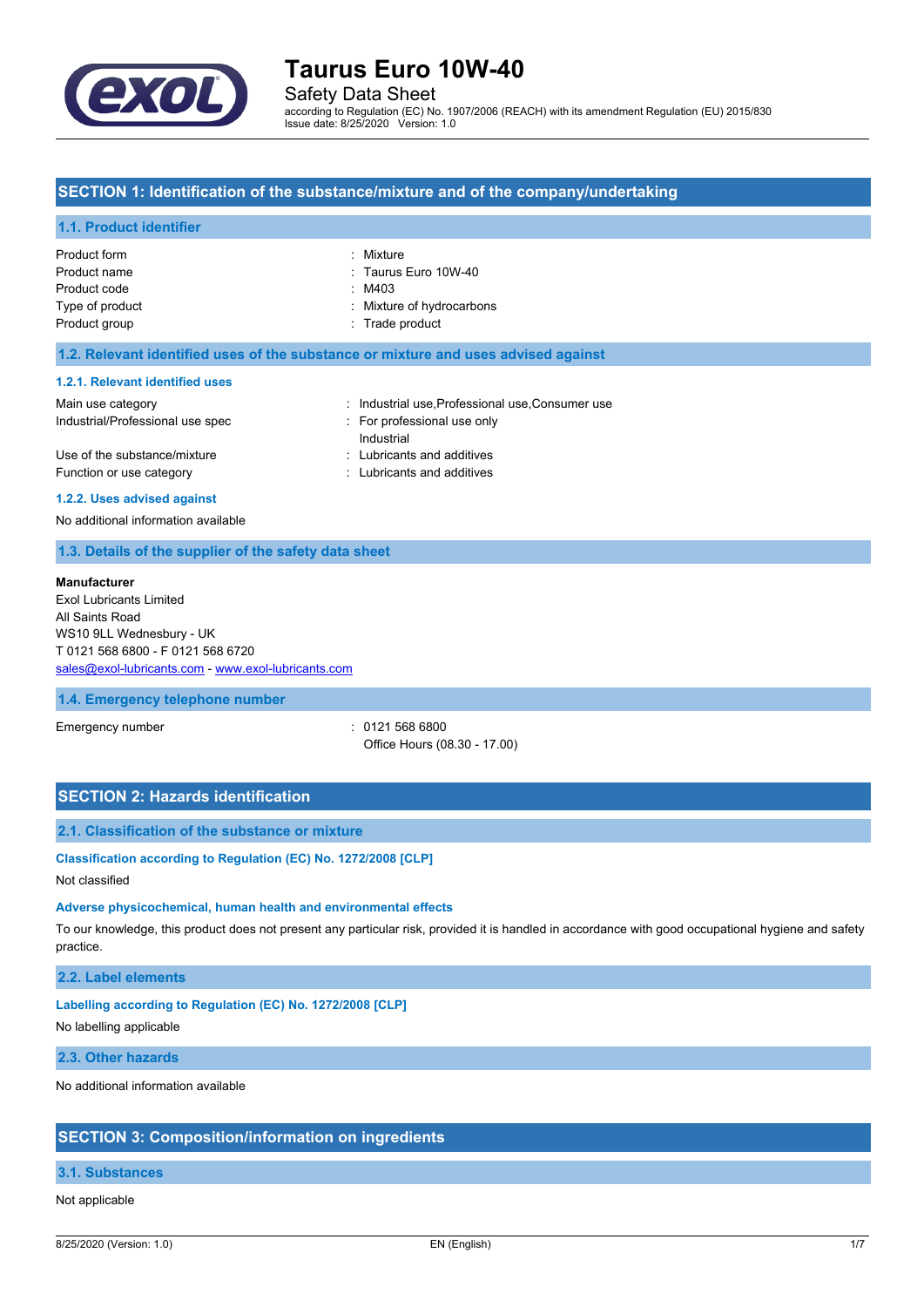# Safety Data Sheet

according to Regulation (EC) No. 1907/2006 (REACH) with its amendment Regulation (EU) 2015/830

# **3.2. Mixtures**

| <b>Name</b>                                                                                        | <b>Product identifier</b>                                                                                | $\frac{9}{6}$   | <b>Classification according to</b><br><b>Regulation (EC) No.</b><br>1272/2008 [CLP] |
|----------------------------------------------------------------------------------------------------|----------------------------------------------------------------------------------------------------------|-----------------|-------------------------------------------------------------------------------------|
| Baseoil - Unspecified - Distillates (Petroleum),<br><b>Hydrotreated Heavy Paraffinic</b>           | (CAS-No.) 64742-54-7<br>(EC-No.) 265-157-1<br>(EC Index-No.) 649-467-00-8<br>(REACH-no) 01-2119484627-25 | $\geq 50 - 60$  | Asp. Tox. 1, H304                                                                   |
| BASEOIL - UNSPECIFIED - LUBRICATING OILS<br>(PETROLEUM), C20-50, HYDROTREATED<br>NEUTRAL OIL-BASED | (CAS-No.) 72623-87-1<br>(EC-No.) 276-738-4<br>(EC Index-No.) 649-483-00-5<br>(REACH-no) 01-2119474889-13 | $\geq 20 - 530$ | Asp. Tox. 1, H304                                                                   |
| Baseoil - Unspecified - Distillates (Petroleum),<br>Solvent-Dewaxed Heavy Paraffinic               | (CAS-No.) 64742-65-0<br>(EC-No.) 265-169-7<br>(EC Index-No.) 649-474-00-6                                | $\geq 2.5 - 5$  | Asp. Tox. 1, H304                                                                   |

Full text of H-statements: see section 16

| <b>SECTION 4: First aid measures</b>                                                                                                                                                                                                 |                                                                                                                                                                                                             |  |
|--------------------------------------------------------------------------------------------------------------------------------------------------------------------------------------------------------------------------------------|-------------------------------------------------------------------------------------------------------------------------------------------------------------------------------------------------------------|--|
| 4.1. Description of first aid measures                                                                                                                                                                                               |                                                                                                                                                                                                             |  |
| First-aid measures after inhalation<br>First-aid measures after skin contact<br>First-aid measures after eye contact<br>First-aid measures after ingestion                                                                           | : Remove person to fresh air and keep comfortable for breathing.<br>: Wash skin with plenty of water.<br>: Rinse eyes with water as a precaution.<br>: Call a poison center or a doctor if you feel unwell. |  |
| 4.2. Most important symptoms and effects, both acute and delayed                                                                                                                                                                     |                                                                                                                                                                                                             |  |
| <b>All and all alternative and results and all alternative second later and set of the second second second second second second second second second second second second second second second second second second second seco</b> |                                                                                                                                                                                                             |  |

No additional information available

**4.3. Indication of any immediate medical attention and special treatment needed**

Treat symptomatically.

| <b>SECTION 5: Firefighting measures</b>                    |                                                                                                                                             |  |  |
|------------------------------------------------------------|---------------------------------------------------------------------------------------------------------------------------------------------|--|--|
| 5.1. Extinguishing media                                   |                                                                                                                                             |  |  |
| Suitable extinguishing media                               | : Water spray. Dry powder. Foam. Carbon dioxide.                                                                                            |  |  |
| 5.2. Special hazards arising from the substance or mixture |                                                                                                                                             |  |  |
| Hazardous decomposition products in case of fire           | : Toxic fumes may be released.                                                                                                              |  |  |
| 5.3. Advice for firefighters                               |                                                                                                                                             |  |  |
| Protection during firefighting                             | : Do not attempt to take action without suitable protective equipment. Self-contained<br>breathing apparatus. Complete protective clothing. |  |  |

| <b>SECTION 6: Accidental release measures</b> |                                                                                                                                                              |  |
|-----------------------------------------------|--------------------------------------------------------------------------------------------------------------------------------------------------------------|--|
|                                               | 6.1. Personal precautions, protective equipment and emergency procedures                                                                                     |  |
| 6.1.1. For non-emergency personnel            |                                                                                                                                                              |  |
| Emergency procedures                          | Ventilate spillage area.                                                                                                                                     |  |
| 6.1.2. For emergency responders               |                                                                                                                                                              |  |
| Protective equipment                          | Do not attempt to take action without suitable protective equipment. For further information<br>refer to section 8: "Exposure controls/personal protection". |  |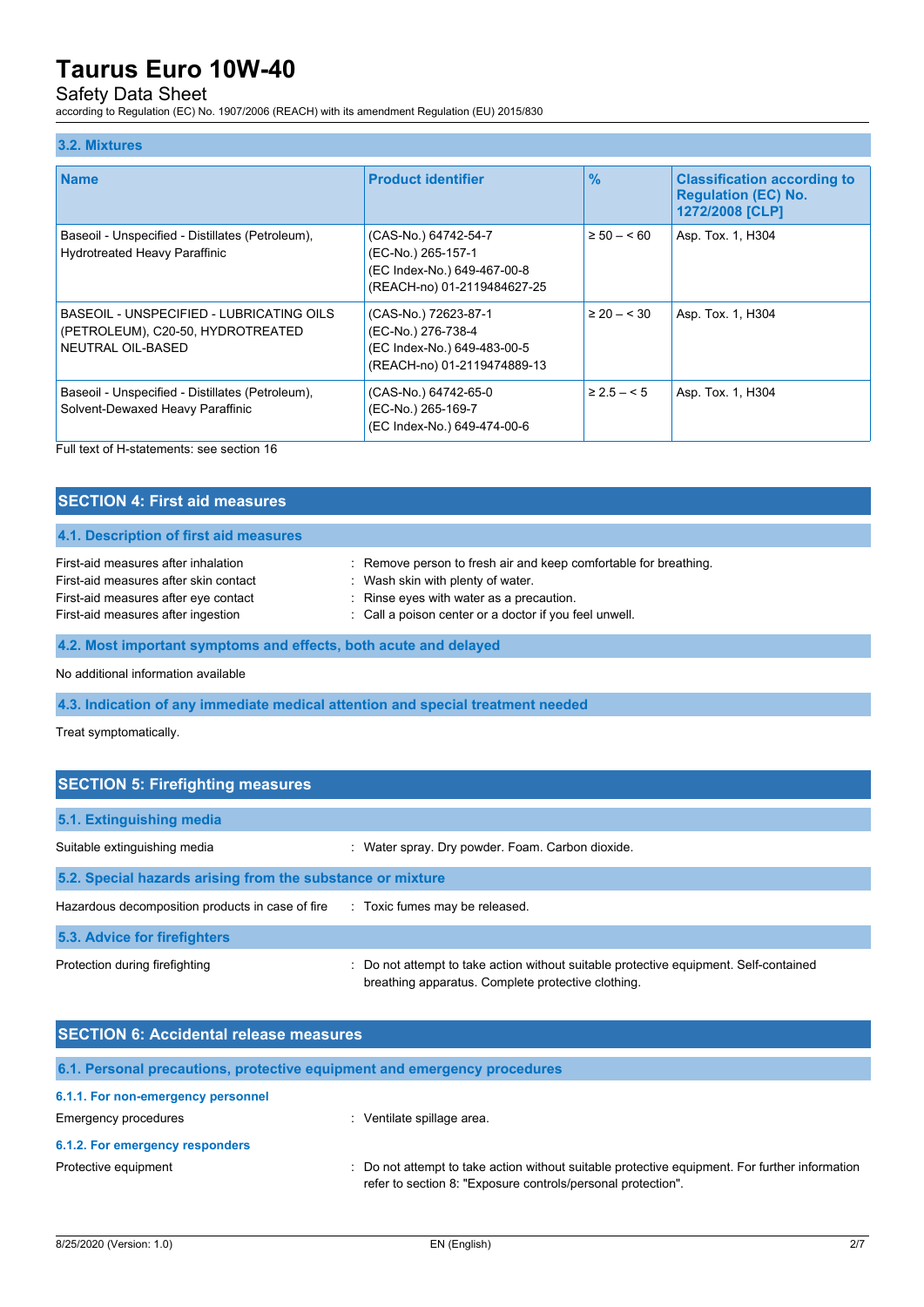# Safety Data Sheet

according to Regulation (EC) No. 1907/2006 (REACH) with its amendment Regulation (EU) 2015/830

# **6.2. Environmental precautions**

# Avoid release to the environment.

| 6.3. Methods and material for containment and cleaning up |                                                                                                                    |  |
|-----------------------------------------------------------|--------------------------------------------------------------------------------------------------------------------|--|
| Methods for cleaning up<br>Other information              | . Take up liquid spill into absorbent material.<br>: Dispose of materials or solid residues at an authorized site. |  |
| <b>CONTRACTOR</b> CONTRACTOR CONTRACTOR CONTRACTOR        |                                                                                                                    |  |

**6.4. Reference to other sections**

For further information refer to section 13.

| <b>SECTION 7: Handling and storage</b>                            |                                                                                                                                                                                              |  |
|-------------------------------------------------------------------|----------------------------------------------------------------------------------------------------------------------------------------------------------------------------------------------|--|
| 7.1. Precautions for safe handling                                |                                                                                                                                                                                              |  |
| Precautions for safe handling<br>Hygiene measures                 | : Ensure good ventilation of the work station. Wear personal protective equipment.<br>: Do not eat, drink or smoke when using this product. Always wash hands after handling the<br>product. |  |
| 7.2. Conditions for safe storage, including any incompatibilities |                                                                                                                                                                                              |  |
| Storage conditions                                                | : Store in a well-ventilated place. Keep cool.                                                                                                                                               |  |

**7.3. Specific end use(s)**

No additional information available

| <b>SECTION 8: Exposure controls/personal protection</b>                           |
|-----------------------------------------------------------------------------------|
| <b>8.1. Control parameters</b>                                                    |
| No additional information available                                               |
| 8.2. Exposure controls                                                            |
| Appropriate engineering controls:<br>Ensure good ventilation of the work station. |
| Hand protection:                                                                  |
| Protective gloves                                                                 |
|                                                                                   |
| Eye protection:                                                                   |
| Safety glasses                                                                    |
|                                                                                   |
| Skin and body protection:                                                         |
| Wear suitable protective clothing                                                 |
|                                                                                   |
| <b>Respiratory protection:</b>                                                    |
| In case of insufficient ventilation, wear suitable respiratory equipment          |
|                                                                                   |

## **Personal protective equipment symbol(s):**

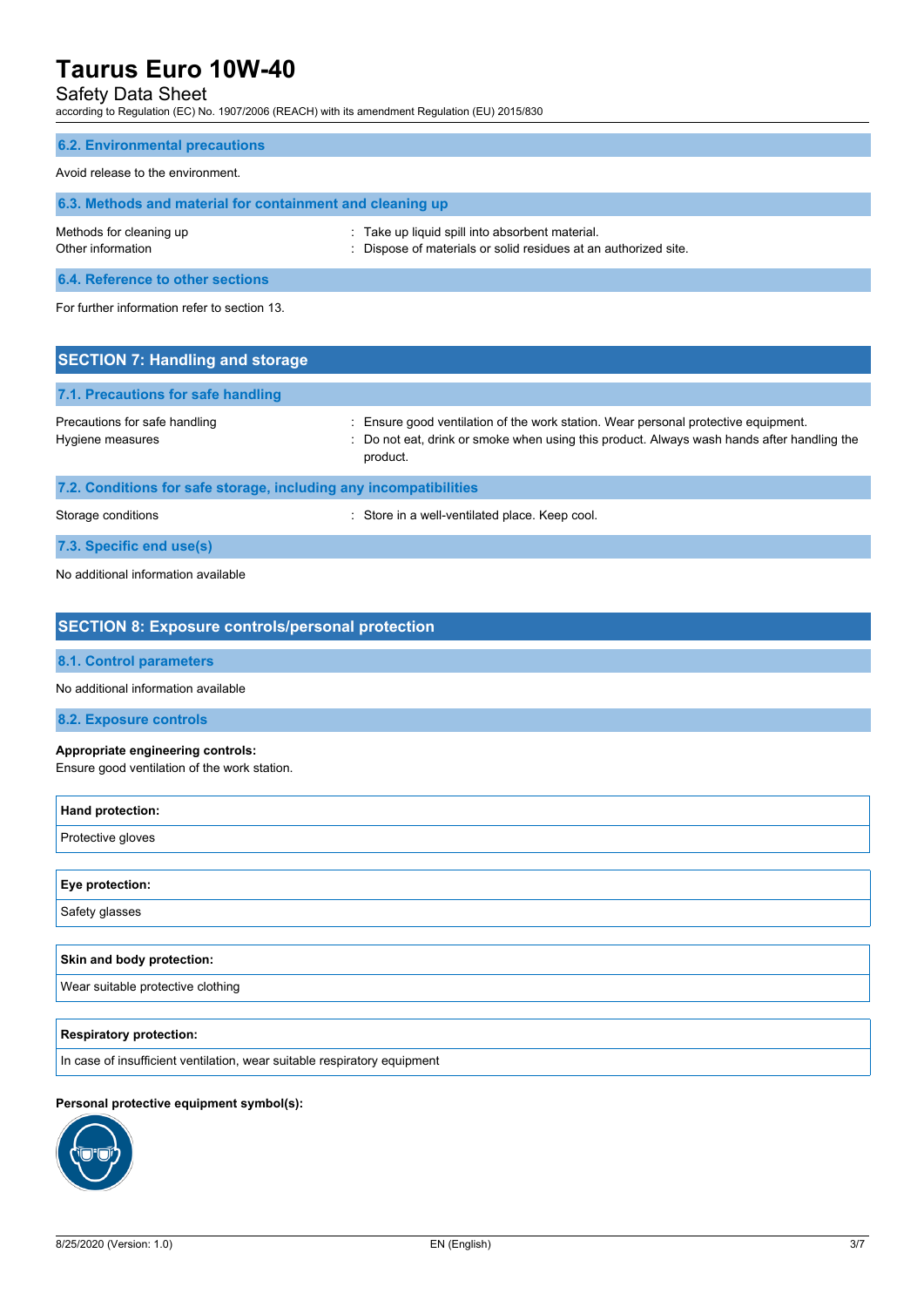## Safety Data Sheet

according to Regulation (EC) No. 1907/2006 (REACH) with its amendment Regulation (EU) 2015/830

#### **Environmental exposure controls:**

Avoid release to the environment.

# **SECTION 9: Physical and chemical properties**

### **9.1. Information on basic physical and chemical properties**

| Physical state                                  | Liquid                             |
|-------------------------------------------------|------------------------------------|
| Colour                                          | brown.                             |
| Odour                                           | Characteristic odour.              |
| Odour threshold                                 | No data available                  |
| рH                                              | No data available.                 |
| Relative evaporation rate (butylacetate=1)      | No data available                  |
| Melting point                                   | $< -42$ °C                         |
| Freezing point                                  | No data available                  |
| Boiling point                                   | No data available                  |
| Flash point                                     | : 232 °C                           |
| Auto-ignition temperature                       | No data available.                 |
| Decomposition temperature                       | No data available                  |
| Flammability (solid, gas)                       | Not applicable                     |
| Vapour pressure                                 | No data available                  |
| Relative vapour density at 20 °C                | No data available.                 |
| Relative density                                | $0.866$ @ 15.6 deg C               |
| Solubility                                      | insoluble in water.                |
| Partition coefficient n-octanol/water (Log Pow) | No data available                  |
| Viscosity, kinematic                            | 98.8 mm <sup>2</sup> /s @ 40 deg C |
| Viscosity, dynamic                              | No data available                  |
| <b>Explosive properties</b>                     | No data available                  |
| Oxidising properties                            | No data available                  |
| <b>Explosive limits</b>                         | No data available                  |
|                                                 |                                    |

### **9.2. Other information**

No additional information available

# **SECTION 10: Stability and reactivity**

#### **10.1. Reactivity**

The product is non-reactive under normal conditions of use, storage and transport.

#### **10.2. Chemical stability**

Stable under normal conditions.

**10.3. Possibility of hazardous reactions**

No dangerous reactions known under normal conditions of use.

**10.4. Conditions to avoid**

None under recommended storage and handling conditions (see section 7).

**10.5. Incompatible materials**

No additional information available

#### **10.6. Hazardous decomposition products**

Under normal conditions of storage and use, hazardous decomposition products should not be produced.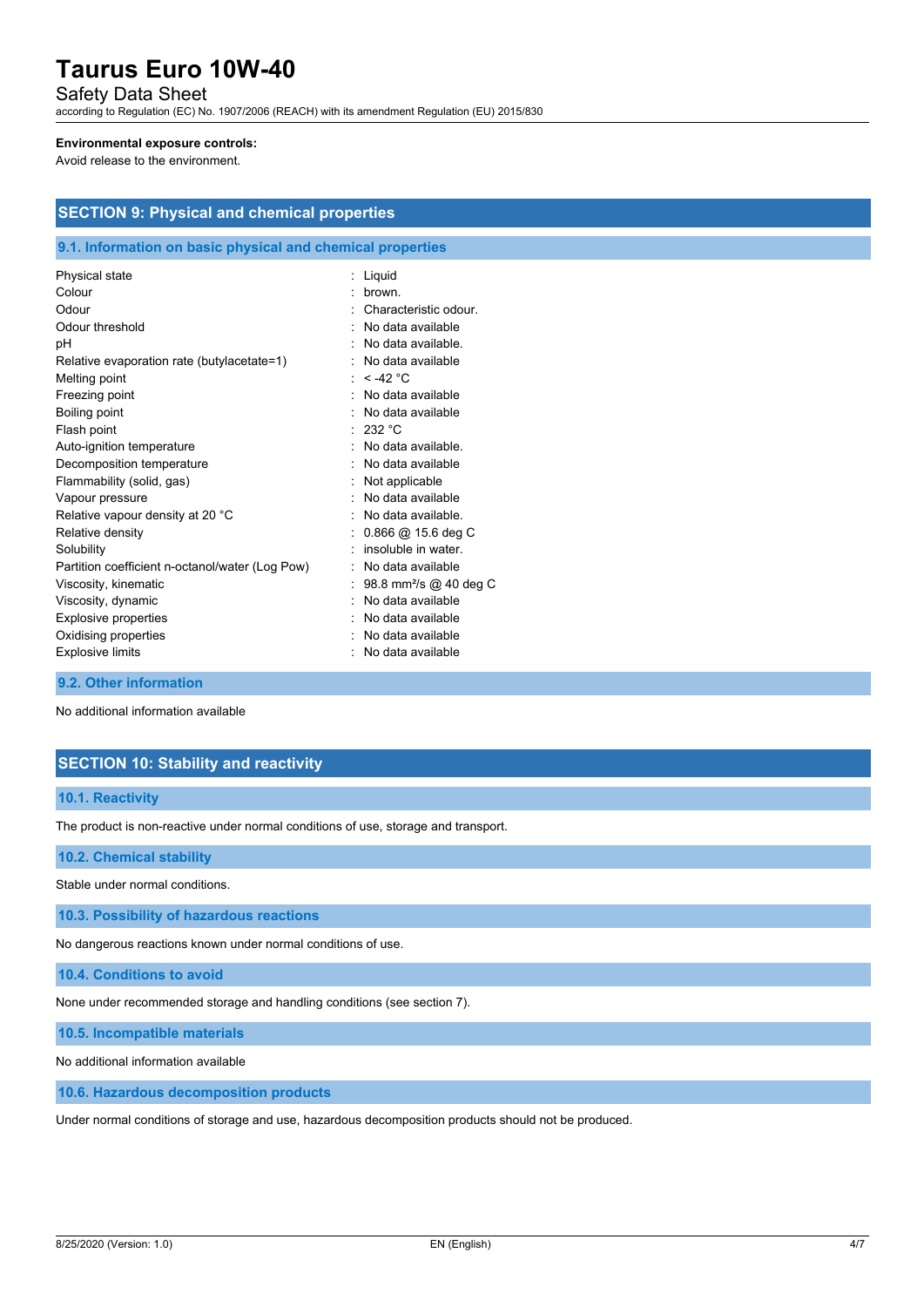# Safety Data Sheet

according to Regulation (EC) No. 1907/2006 (REACH) with its amendment Regulation (EU) 2015/830

# **SECTION 11: Toxicological information**

### **11.1. Information on toxicological effects**

| Acute toxicity (oral)             | Not classified                     |
|-----------------------------------|------------------------------------|
| Acute toxicity (dermal)           | Not classified                     |
| Acute toxicity (inhalation)       | Not classified                     |
|                                   |                                    |
| Skin corrosion/irritation         | : Not classified                   |
|                                   | pH: No data available.             |
| Serious eye damage/irritation     | : Not classified                   |
|                                   | pH: No data available.             |
| Respiratory or skin sensitisation | : Not classified                   |
| Germ cell mutagenicity            | : Not classified                   |
| Carcinogenicity                   | Not classified                     |
|                                   |                                    |
| Reproductive toxicity             | : Not classified                   |
|                                   |                                    |
| STOT-single exposure              | : Not classified                   |
|                                   |                                    |
| STOT-repeated exposure            | : Not classified                   |
|                                   | : Not classified                   |
| Aspiration hazard                 |                                    |
|                                   |                                    |
| <b>Taurus Euro 10W-40</b>         |                                    |
| Viscosity, kinematic              | 98.8 mm <sup>2</sup> /s @ 40 deg C |

| <b>SECTION 12: Ecological information</b>                                                                                                                                  |                                                                                                                                                                       |
|----------------------------------------------------------------------------------------------------------------------------------------------------------------------------|-----------------------------------------------------------------------------------------------------------------------------------------------------------------------|
| 12.1. Toxicity                                                                                                                                                             |                                                                                                                                                                       |
| Ecology - general<br>Hazardous to the aquatic environment, short-term<br>(acute)<br>Hazardous to the aquatic environment, long-term<br>(chronic)<br>Not rapidly degradable | The product is not considered harmful to aquatic organisms nor to cause long-term adverse<br>÷<br>effects in the environment.<br>: Not classified<br>: Not classified |
| 12.2. Persistence and degradability                                                                                                                                        |                                                                                                                                                                       |
| No additional information available                                                                                                                                        |                                                                                                                                                                       |
| 12.3. Bioaccumulative potential                                                                                                                                            |                                                                                                                                                                       |
| No additional information available                                                                                                                                        |                                                                                                                                                                       |
| 12.4. Mobility in soil                                                                                                                                                     |                                                                                                                                                                       |
| No additional information available                                                                                                                                        |                                                                                                                                                                       |
| 12.5. Results of PBT and vPvB assessment                                                                                                                                   |                                                                                                                                                                       |
| No additional information available                                                                                                                                        |                                                                                                                                                                       |
| 12.6. Other adverse effects                                                                                                                                                |                                                                                                                                                                       |
| No additional information available                                                                                                                                        |                                                                                                                                                                       |
| <b>SECTION 13: Disposal considerations</b>                                                                                                                                 |                                                                                                                                                                       |

## **13.1. Waste treatment methods**

Waste treatment methods : Dispose of contents/container in accordance with licensed collector's sorting instructions.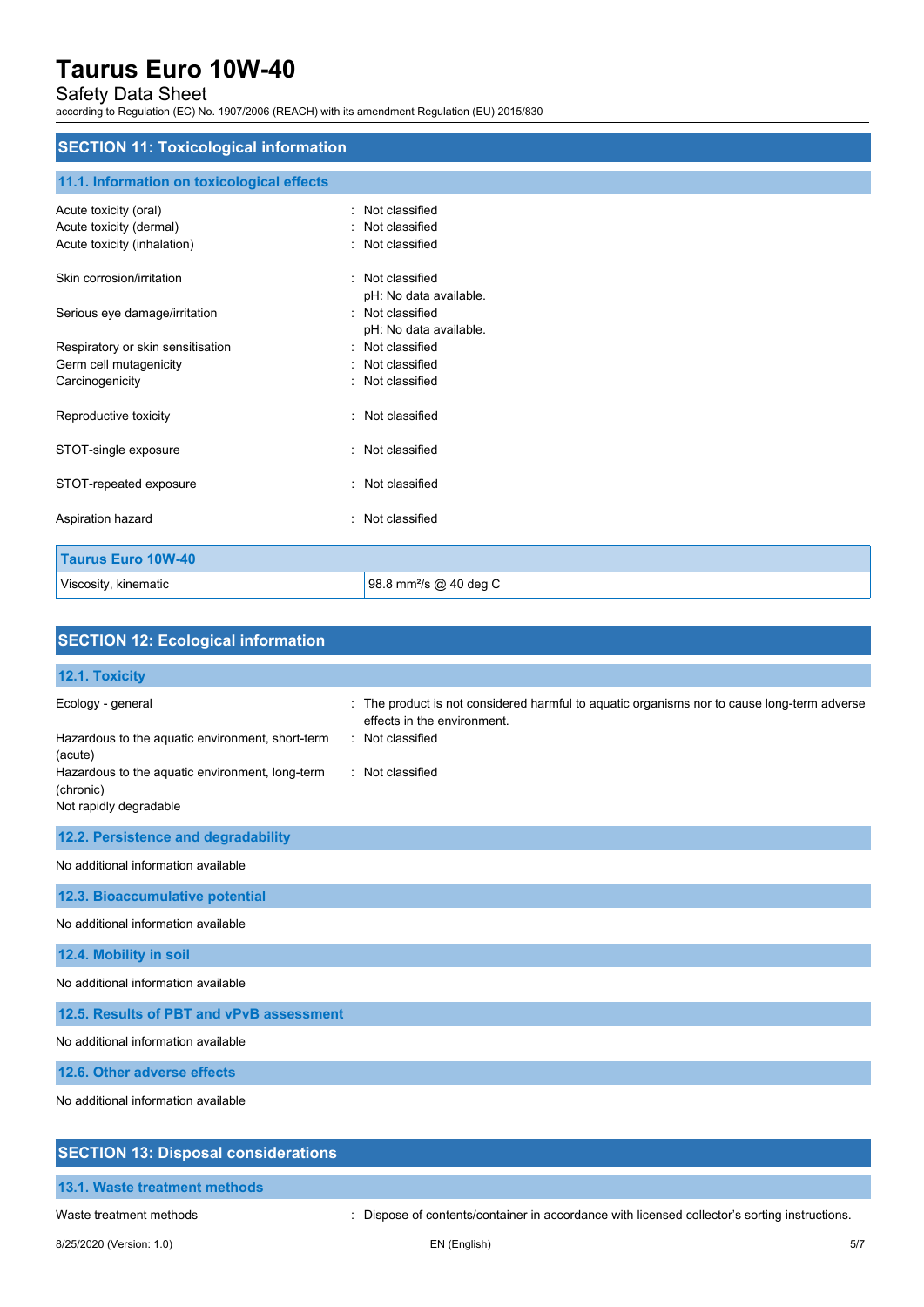# Safety Data Sheet

according to Regulation (EC) No. 1907/2006 (REACH) with its amendment Regulation (EU) 2015/830

### **SECTION 14: Transport information**

#### In accordance with ADR / RID / IMDG / IATA / ADN

| <b>ADR</b>                             | <b>IMDG</b>    | <b>IATA</b>    | <b>ADN</b>     | <b>RID</b>     |
|----------------------------------------|----------------|----------------|----------------|----------------|
| 14.1. UN number                        |                |                |                |                |
| UN-                                    | Not applicable | Not applicable | Not applicable | Not applicable |
| 14.2. UN proper shipping name          |                |                |                |                |
| Not applicable                         | Not applicable | Not applicable | Not applicable | Not applicable |
| 14.3. Transport hazard class(es)       |                |                |                |                |
| Not applicable                         | Not applicable | Not applicable | Not applicable | Not applicable |
| 14.4. Packing group                    |                |                |                |                |
| Not applicable                         | Not applicable | Not applicable | Not applicable | Not applicable |
| 14.5. Environmental hazards            |                |                |                |                |
| Dangerous for the<br>environment : No  | Not applicable | Not applicable | Not applicable | Not applicable |
| No supplementary information available |                |                |                |                |

#### **14.6. Special precautions for user**

**Overland transport** No data available **Transport by sea** Not applicable **Air transport** Not applicable **Inland waterway transport** Not applicable **Rail transport** Not applicable

**14.7. Transport in bulk according to Annex II of Marpol and the IBC Code**

Not applicable

# **SECTION 15: Regulatory information**

**15.1. Safety, health and environmental regulations/legislation specific for the substance or mixture**

#### **15.1.1. EU-Regulations**

Contains no REACH substances with Annex XVII restrictions

Contains no substance on the REACH candidate list

Contains no REACH Annex XIV substances

Contains no substance subject to Regulation (EU) No 649/2012 of the European Parliament and of the Council of 4 July 2012 concerning the export and import of hazardous chemicals.

Contains no substance subject to Regulation (EU) No 2019/1021 of the European Parliament and of the Council of 20 June 2019 on persistent organic pollutants

#### **15.1.2. National regulations**

No additional information available

**15.2. Chemical safety assessment**

No chemical safety assessment has been carried out